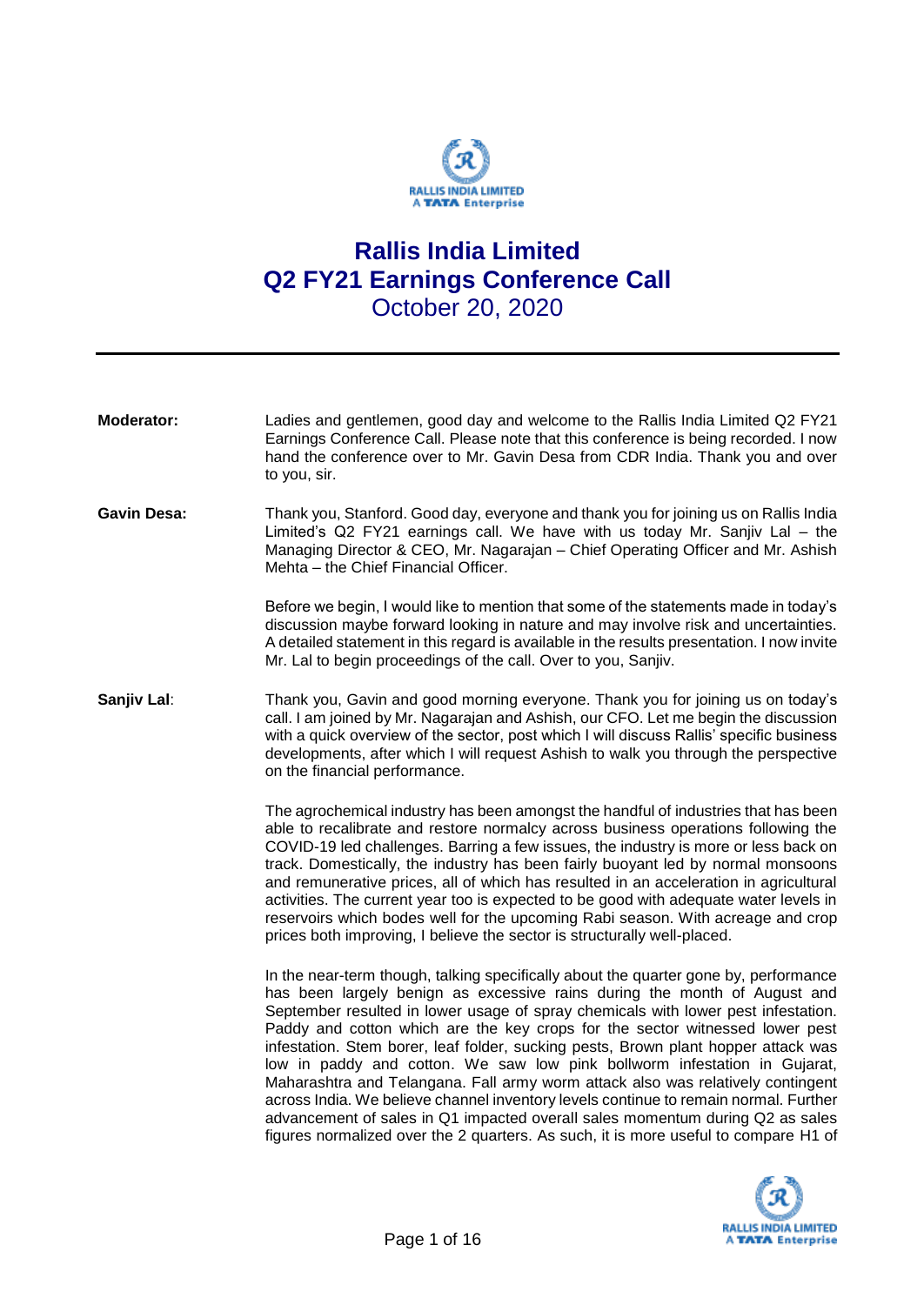current year with that of the previous year to get an idea of trends in the domestic market.

Moving on to Rallis domestic developments:

We had a fairly steady quarter as can be seen by our financials. Domestic performance remains strong with a growth of 7%. In our International business barring Metribuzin, many of our key products registered volume growth over previous year. Metribuzin as we have been indicating remained under pressure both from price as well as volume perspective owing to excess inventories in the system. However, we expect things to gradually improve from hereon which would drive the international business. During the first half of this year, we have recorded the highest sales by volume for three of our key export products. However, CM products showed a decline over the previous period. Our approach to prioritizing cash flow has resulted in an increase of cash from operations of Rs. 276 crore versus Rs.227 crore in the previous year. I will let Ashish talk about this in more depth after this opening remark.

Talking about domestic business: As we have been saying in previous calls, our focus continues to be on driving growth by introducing new products and 9(3) products each year over the next few years. After having launched 6 new products last year, I am glad to announce that we have launched one 9(3) product, Kriman during the current quarter. It is a fungicide aimed at great crop for control of downy mildew. We are confident that the new product will help us build on the revenue momentum which has gathered steam following the success of last year's product launches. However, due to the pandemic restrictions, demand generation for products newly launched in the previous year was hampered and hence volume scale up was modest. We have also launched 2 new crop nutrition products – Flobor, a 10% liquid boron and Aquafert foliar nutrition product for vegetables during Q2.

Moving onto the seeds business: Performance during the quarter was largely satisfying following a subdued Q1. We have been able to achieve growth in our maize seeds particularly on the back of strong performance in Tamil Nadu and our maize category crossed Rs. 100 crore in terms of turnover. We are happy with the way things are shaping up in seeds business. We are making steady progress towards building a comprehensive portfolio of our seeds business by strengthening the Rabi segment. Vegetables as well remain an area of focus for the business and I am pleased the way things are shaping.

On our International business: Revenues declined by 29% year-on-year despite the volume growth in many of our key products. Revenue performance was impacted by the pressure presently being witnessed in Metribuzin and due to realization declined year-on-year even on growing products. However, GC margins of revenue have been broadly stable.

Contract manufacturing business was expected to remain under pressure following low offtake of PEKK which is largely used in the aviation business. We remain hopeful of positive developments in this regard over the medium term. While it may take time to achieve the overall desired results in contract manufacturing, we are nonetheless making steady incremental progress towards the same.

A quick update on CAPEX before I hand over to Ashish: We expect to commission our formulation facility in Dahej chemical zone during Q4 of this financial year as some delays envisaged largely owing to COVID-19 led challenges and excessive rainfall at the project area. We also expect to set up our multiproduct plant at Dahej SEZ during Q3 of FY22.

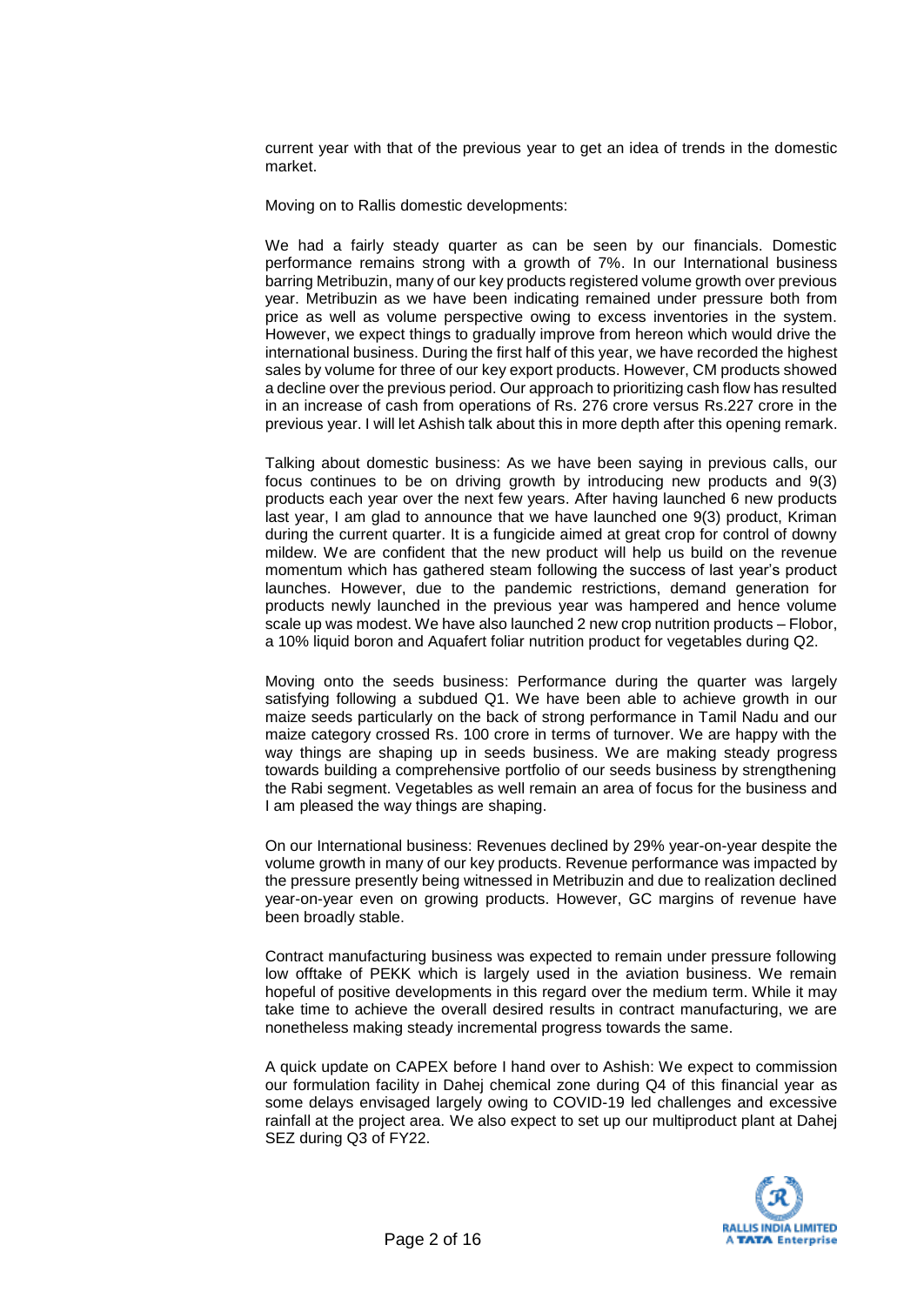To conclude: I would just like to reiterate that the sector fundamentals are broadly in place. Domestic business continues to grow at a steady rate. Internationally as well, things are stabilizing which would help the overall growth of the business. Our product portfolio on pipeline remains healthy. Seeds business as well is shaping up well. Revised credit terms and distribution refresh is helping us to grow our sales and cash flow. Further, the completion of CAPEX program will help us provide necessary growth momentum for the business. International business as well should improve going forward which would help us to diversify our revenue mix and improve profitability.

With those opening remarks, I will now hand over to Ashish to talk us through the financial performance. Over to you, Ashish.

**Ashish Mehta:** Thank you, Sanjiv, and good morning and welcome to all on the earnings call of Q2 FY21.

> To summarize the overall results, I will first speak about the Q2FY 21. Revenue was at Rs.725 crore versus Rs.749 crore in the same quarter in previous year. EBITDA stood at Rs.117 crore versus Rs.120 crore. Profit before tax before exceptional item was at Rs.108 crore higher than Rs.106 crore in the same period in previous year. Profit after tax after exceptional item was at Rs.83 crore versus Rs.86 crore in the previous year. Previous year's revenue, you should know includes about Rs.10 crore of revenue from pharma AI business which has been since discontinued. For the H1 results, revenue was at Rs.1,388 crore versus Rs.1,372 crore, a growth of 1%. EBITDA of Rs.245 crore versus Rs.215 crore in previous year. Profit before tax was at Rs.228 crore versus Rs.194 crore in previous year and profit after tax after exceptional item was at Rs.175 crore versus Rs.147 crore in the previous year.

> I will now give a brief on how each business has performed during the quarter. Crop care, the revenue from crop care which is largely the domestic business, domestic crop care was at Rs.436 crore against Rs.408 crore in the previous year, registering an overall growth of 8%, largely contributed by volume growth of 10% and a bit of price correction downwards. We saw growth in volumes of some of our major branded products like Takumi, Captaf, Contaf Plus, Asataf, Blitox, Tata Panida. Our newly introduced Ayaan has also witnessed a good volume growth. In the International business B2B, challenges in Metribuzin still continued in the second quarter as well. Overall revenue was at Rs.145 crore versus Rs.188 crore in the same period in previous year. There was a volume growth in Acephate tech roughly 17% Pendimethalin tech almost 46% while a drop in volume and size of Metribuzin tech**.**

> International business in the contract manufacturing segment registered a revenue of only Rs.10 crore versus Rs.29 crore in the same period in the previous year, largely due to drop in volumes. Demand for PEKK continues to be low in the next 2 quarters and we hope to liquidate the stock by end of Q3 or beginning Q4.

> Seed division topline growth was at 29%, at Rs.73 crore versus Rs.57 crore in the same period in the previous year. This was largely driven by volume growth in maize and mustards coupled with better price realization. Overall volume growth has been 23%. Plant growth nutrient and organic manure registered a topline growth of Rs.39 crore versus Rs.32 crore, a growth of 22%. Due to better working capital management, cash from operating activity was at Rs.278 crore versus Rs.227 crore in the previous year. Overall working capital days improved to 65 days versus 104 days in the previous year. Inventory levels were high compared to previous year, largely due to stocking of critical raw material to meet the demand for Q3 FY21. However, receivable days improved to 75 days from the previous 101 days.

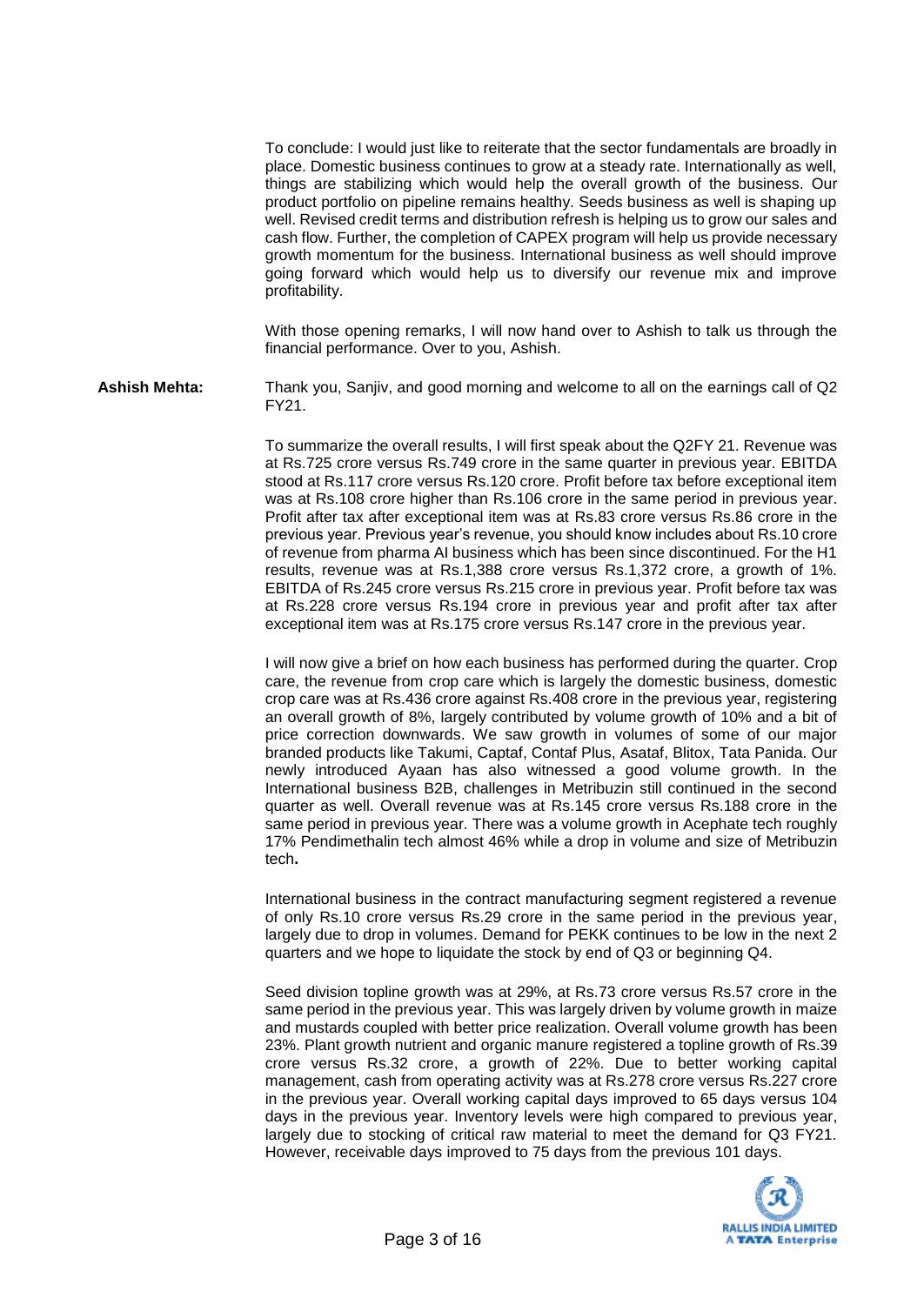Cash and cash equivalents including liquidity investment stood at Rs.470 crore roughly, versus Rs.347 crore in the previous year. Progress on CAPEX, there has been a good progress in some of our major CAPEX. Formulation plant at the chemical zone expected to start commercial production by end of current financial year. The second phase of Metri capacity expansion is over and the plant is now ready for commercial production. Expansion of other active ingredients produced at our Ankleshwar unit is well on track. Work is also going on setting up the MPP at Dahej SEZ zone. The Board has approved a further investment of roughly Rs.70 crore yesterday towards capacity building. Hence out of about Rs.800 crore of investment that was to be done over a period of 3-5 years, as on date we have committed a line of sight of roughly Rs.525 crore, including setting up of the new R&D center at Bangalore. That concludes my opening remarks; we can now start the Q&A session.

- **Moderator:** The first question is from the line of Prashant Biyani from Prabhudas Lilladher.
- **Prashant Biyani**: Sir, first one, clarification on our total International and domestic revenue. Can you share the figures once again for current quarter and last quarter, total International including everything and total domestic including everything?
- **Ashish Mehta:** International is Rs.154 crore against Rs.217 crore of last year. And domestic seed is Rs.73 crore versus Rs.57 of last year. Domestic crop care which includes say the domestic formulation, the PGN, the GeoGreen and the domestic institutional business were at Rs.486 crore versus Rs.451 crore of last year and others which includes Aqua and some other items HHP, it was at Rs.12 crore versus Rs.24 crore of last year.
- **Prashant Biyani**: Okay. And sir have we started to sell anything from our phase 2 Metribuzin plant?
- **Sanjiv Lal:** Well, the plant has been commissioned and it is operational and in fact, we have been running it, but as such the volumes of Metri have only started moving towards end of Q2 and we have also got some registrations for our formulated products also for the International business. So while the volumes have been subdued, The inventories of Metri in consuming markets, which have been the key cause of our lower sales seem to be showing some correction because some enquiries have now started coming in. So we are hopeful that over the next 2 quarters, things should start improving. In the meantime, we continue to produce and build up some inventory in anticipation of sales picking up.
- **Prashant Biyani:** And sir, the CAPEX that we are undertaking for AI, these AIs are relating to backward integration or these are all separate products?
- **Sanjiv Lal:** No, the backward integration while we have kept aside some money for that, large part of the CAPEX is going towards new AI.
- **Prashant Biyani:** And how much are we investing in these?
- **Sanjiv Lal:** So there is a new multiproduct plant is intended for the new AI. Apart from that, as already mentioned, most of the capacities at our Ankleshwar plant have been revamped or are being revamped for completion within this financial year for commissioning. So for products like Hexaconazole, we have already revamped the capacity. In fact, this is one of the 3 products where we registered the highest ever export was Hexaconazole as well.

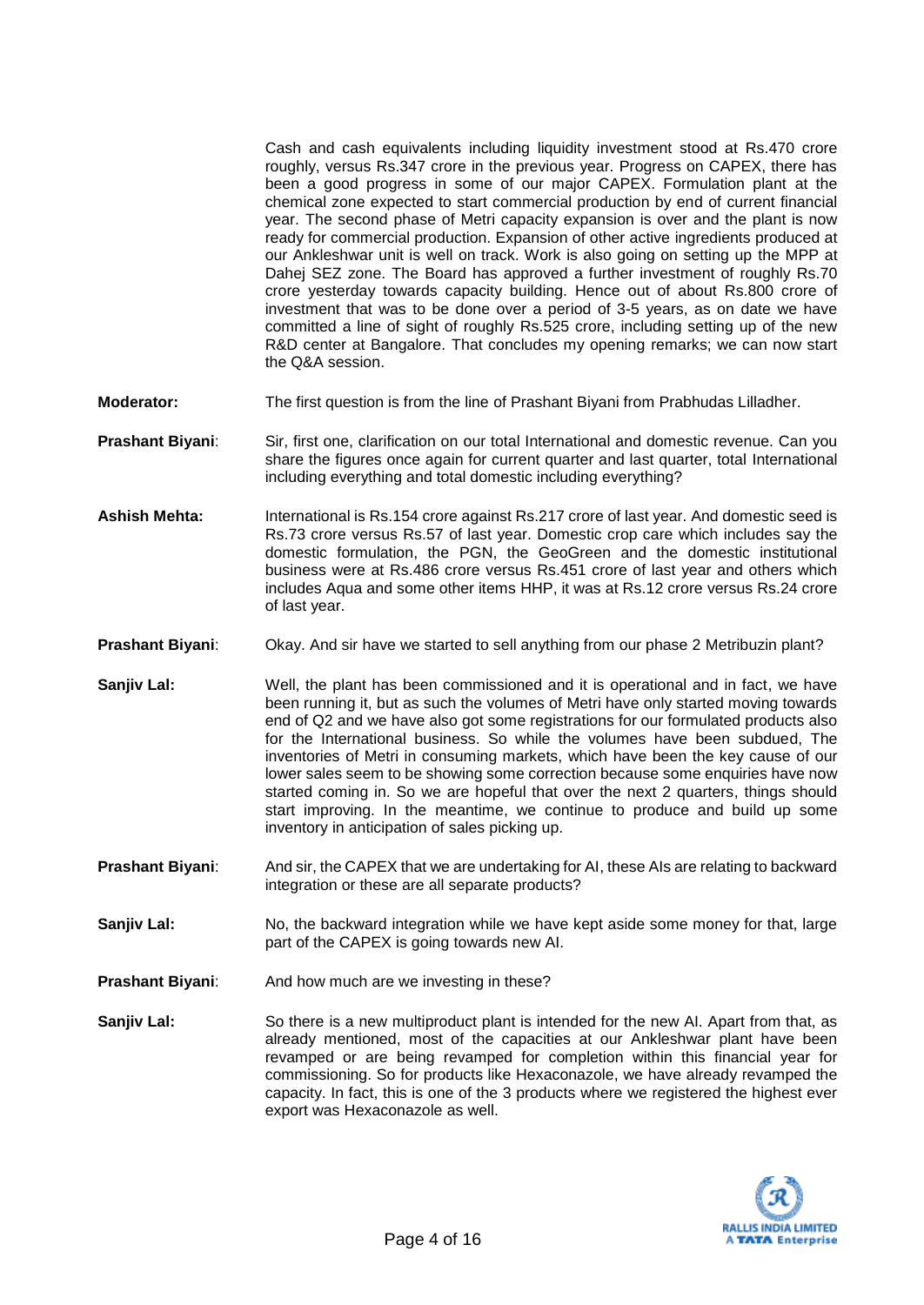- **Prashant Biyani:** I mean sir any indication of how much revenue can we have at optimum capacity from these AIs. Just to get some indication because these are all revamped facilities. So asset turn and all?
- **Sanjiv Lal:** Well, the way I would look at it is that today we have been running practically flat out in terms of our capacity and the newer investments for debottlenecking these capacities will help us to service the market better and these are all incremental CAPEX's which are being done to provide balancing equipment for debottlenecking the plant. So the CAPEX involved is important for us but not very significant in the overall scheme of things. The major CAPEX of course is happening in the multiproduct plants which we had mentioned will be commissioned only towards Q3 of next financial year and that will be intended for commercializing some of the work that our R&D teams are doing on exercising these off patented AIs.
- **Prashant Biyani:** And sir any CAPEX numbers of the MPP plant?
- **Sanjiv Lal:** We will come back with these kinds of numbers, but it is going to be a plant which will be able to handle multiple chemistries.
- **Moderator:** The next question is from the line of Rahul Veera from Abakkus Asset Management.
- **Rahul Veera:** Sir, just one small question. I wanted to understand this Rs.70 crore capacity approval that we got from the Board, what would be this for?
- **Sanjiv Lal:** So, this investment is intended for certain additional facilities that we proposed to build including some pre-engineering that we need to take up for some opportunities in contract manufacturing as well as to expand our current proposal on the multiproduct plant. So we had already got a proposal for MPP, but we are looking at further equipment to be added to the plant so that was for expanding the scope of our MPP plant. Apart from that, we are also proposing to buy additional land for our seeds business, so some of these approvals are related with that as well.
- **Rahul Veera:** Sir, any thought process for CRAMS that kind of business where we will be going beyond our agrochem business also, for example where we have done for PEKK for the airline industry, are there any other chemistries we are looking like we are open to source that?
- **Sanjiv Lal:** Well, Rahul to be very specific, we are intending to focus our contract manufacturing on the agrochemical space primarily. That means we will not actively look for business outside of agrochemical industry. But if there is something that comes to us, we will not refuse it.
- **Moderator:** The next question is from the line of Varshit Shah from Emkay Global.
- **Varshit Shah:** Sir, my question is can you decipher the International de-growth of 29% how much of that decline can be attributed to PEKK and Metribuzin so that we can know the health of the business which is ex of these challenges.
- **Nagarajan S:** Let me address it in this way. As it was already mentioned by Ashish, the Q2 revenue of last year, I am just restating it again, for International business was Rs.217 crore and this year the Q2 revenue is Rs.154 crore. So the drop is something like Rs.63 crore. We would attribute 80% of the drop to Metribuzin. So Metribuzin is the single biggest contributor for this drop. Like Sanjiv already mentioned, there is volumetric gain we have obtained in other International products; however, there has been a price pressure in those products as well. So there is actually some reduction if you

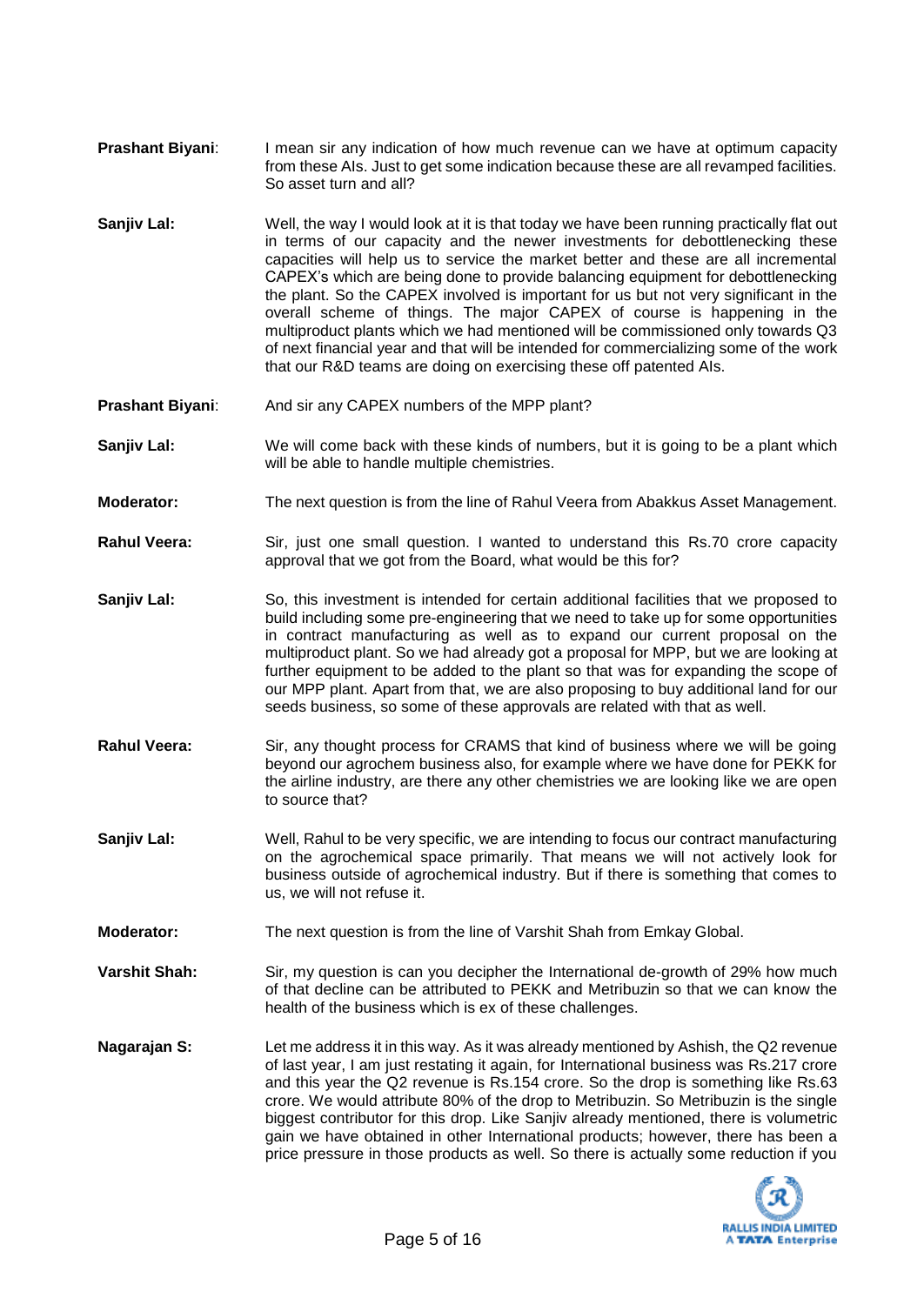look at it from a revenue point of view, although there is a volume growth in certain products. Clearly some portion of that is getting compensated by price increase and volume increase in some other products for the International business. But the net effect of that is pretty much a wash**,** if you keep aside the Metribuzin impact. So the Metribuzin impact is the single biggest impact. The second one is of course PEKK. PEKK, we have not been having any shipments consequent to the airline industry pretty much shutting down in terms of CAPEX purchases. We have also mentioned Metconazole which is another contract manufacturing product. We have mentioned it just to sort of indicate that is actually one of the contributors for the difference between Q2 of this year and Q2 of last year. However, that is not a large portion of the difference and we do expect that there is a timing impact in the Metconazole portion which means that we do have confidence that is not an impact like contributed by COVID or anything like that. So really speaking the two big drivers for International businesses drop, one is Metribuzin and the second is PEKK.

- **Varshit Shah:** Sure. My second question is on this CAPEX plan for the year. So in terms of spend for the current year, I think largely the amount is going to be towards the Dahej formulation plant. Any indicative color on what kind of revenue potential that can scale up, I know that formulation plants are highest scalable, so difficult to put number or is it just more like a capacity you have put in place and then this will cater to your domestic growth which is going to come over the next few years**.** And secondly, the main question was on the gross margin expansion. So the gross margin expansion, I think one of the reasons is also that the product mix is slightly more in favor of domestic B2C business which is a higher margin business. So out of the gross margin expansion, how much of it would be more due to product mix and what is the reason for the balance expansion? I mean, is it just a raw material prices coming down or if there is something else.
- **Nagarajan S:** So, on the first question which you asked about our formulation plant, yes, we are expecting the phase 1 of the formulation plant to be concluded by March of this year. There has been some disruption contributed by the rains as well as by the manpower difficulties that our contractors have faced due to COVID. We have multiple lines in the formulation plant. The phase 1 lines will be completed by March as we see it at this point in time. Progressively, there will be revenue loading. The way we have modeled it obviously is in terms of looking at the kind of returns that we can expect from this formulation plant over a period of time, the classical IRR kind of calculation. Revenue profile is based on the assumptions that we have made. So to give you some kind of a background, we do expect many of our new products, new formulations to come out of this particular plant as well as additional requirements of our existing formulations. These would also be expected to come out of the plant. At this point in time, I don't think we are able to very precisely put down let us say the revenue in the first quarter of next year or something like that. So I guess we will be able to come back or project back even better once the lines are in place. As you would imagine, there have been significant challenges because of COVID initially and I think the rains have also contributed to some disruption. So we are right now focused on getting the project up and commissioned, phase 1 commissioned by end of March.
- **Ashish Mehta:** To answer your second question on the gross margins, if I were to talk about the International B2B business, if I remove the Metribuzin impact last year and this year, if I don't calculate that the margin were same as last year for the International B2B business. Even in the product like Asataf or Acephate type, we have realized better prices. There were price corrections in some other molecules, but because of larger volumes going up in the technical as well as some of our branded products like Asataf and Contaf, Contaf Plus where the margins are higher. So the contribution overall was almost maintained at same level or little better than last year and hence it gets reflected in the better margin realization.

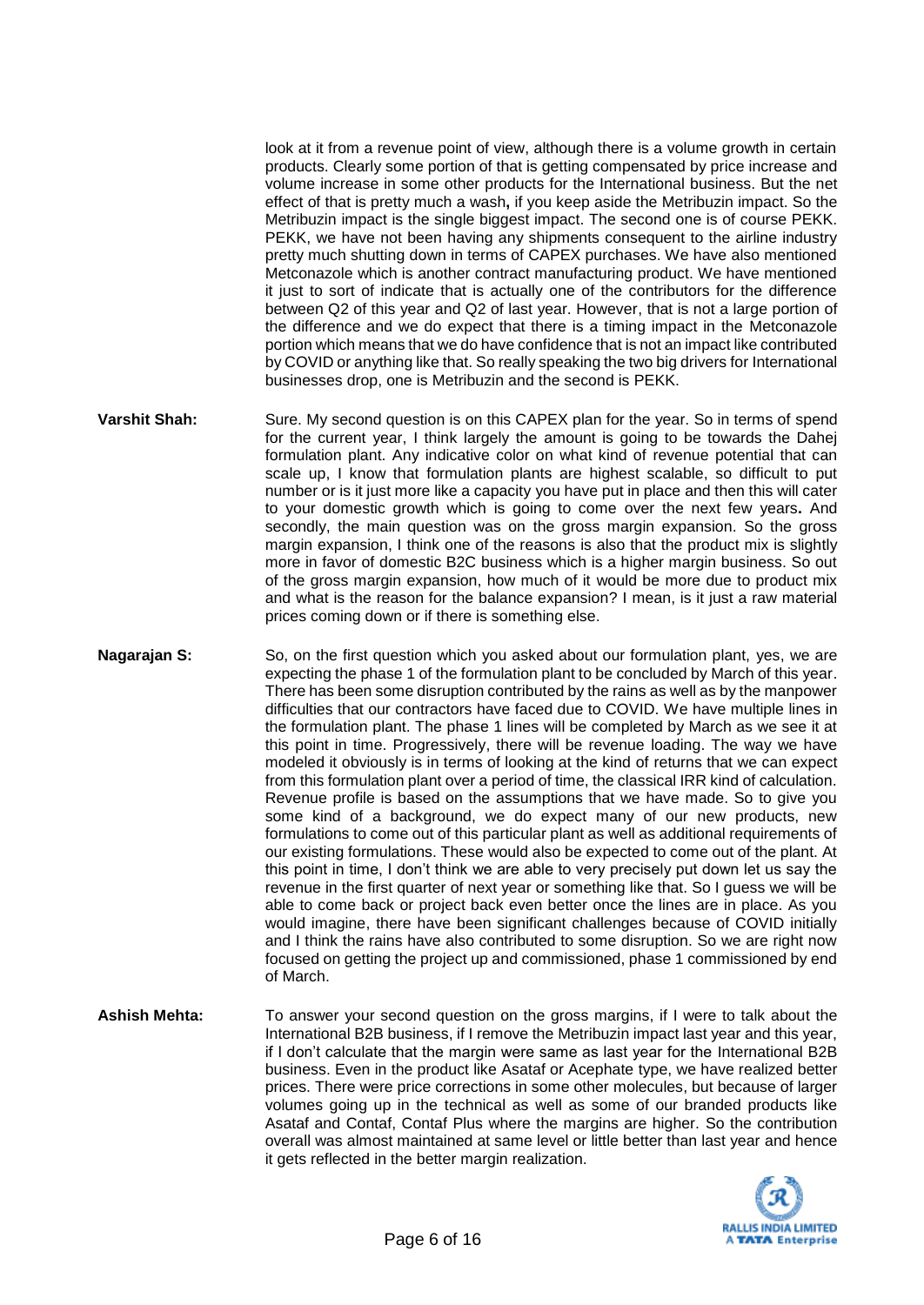- **Varshit Shah:** Sure sir, and just one question, any color you can give on the ramp up of the Metribuzin capacity any tentative plan?
- **Sanjiv Lal:** See, Metri capacity, I would say that we will be able to fully utilize it only towards Q1 of next financial year. As I mentioned, we are building up inventory, as there is also an annual maintenance shut down that is planned during Q4 of this financial year. Where, we will also be doing some amount of resiting of some of our plants and machinery, which will permit us and allow us to expand both the Pendimethalin capacity as well as the Metribuzin capacity going forward in two different buildings. So there is a bit of work that we have planned during Q4. That is why we are building up inventory. But the entire capacity, our expectation will be fully utilized from Q1 of next financial year.
- **Moderator:** The next question is from the line of Rajat Setiya from Vrddhi Capital.
- **Rajat Setiya:** Sir, on the seeds and domestic crop protection side, if we can talk about how has industry performed in this quarter and also what is the situation in terms of inventory in the industry as well as for us?
- **Sanjiv Lal:** In terms of inventory level, our assessment is that we will be more or less normal only, and as far as the others in the industry are concerned, we are yet to see the results and performance of other companies. We did have some inputs coming from Q1 where we had already stated that our cotton seed business had not done as well as we had planned. While some of the others had done fairly well and had shown good growth. So that was a concern for us, that our cotton category has not grown. But this year, our maize has done particularly well. We are quite happy with the way it was performing. Vegetable seeds business is also picking up, as you are aware that we had created a separate business group for vegetables category, that is also progressing along quite well. I will request Nagarajan, if has got any insights to share on what our assessment of competition.
- **Nagarajan S:** Yes. Like what you said, Sanjiv, we don't have information about how their numbers are going to show up or how their performance is going to be, but as you know, the sowing area has actually gone up this year by about 5% which is actually quite a substantial increase if you look at the trends over the last years, rainfall has been copious. So, we do think that things are quite positive as far as the overall agri sector is concerned or have been positive for the Kharif season. The reservoir levels at the end of September seem to be at the same level as it was last year. Remember that last year also, Rabi was actually a good season, so we do expect this year's Rabi to be similar to last year's Rabi. Generally speaking, I would say that the situation is quite positive. From our own point of view, like we have mentioned in the crop protection business, if you were to look at it on a H1 level because I think, actually there is a movement of material that happened in the quarter and it is a little bit confusing to actually just compare quarters, so we would say better to compare at the H1 level, so H1 in crop protection, we have had actually around 14% growth, if you add Q1 and Q2 together compared to last year, only crop protection. Remember that we have crop care which is crop protection plus the crop nutrition, so crop nutrition has actually grown even better, actually PGN and GeoGreen have grown by close to 30% in H1 of this year, so that is a bit of a surprise for us because if you remember, there was this feeling that crop nutrition products which are somewhat more discretionary in nature compared to crop protection which has a mix of prophylactic as well as curative components, the belief was that crop nutrition would probably be a little bit more impacted this year consequent to COVID and people will probably prioritize purchases of crop protection products, but I think we have been a little bit surprised on that count, which has actually ended up growing better, so we think that perhaps the overall rural economy has been a lot better than at least what we anticipated and that is kind of witnessed in crop nutrition, so we should expect a

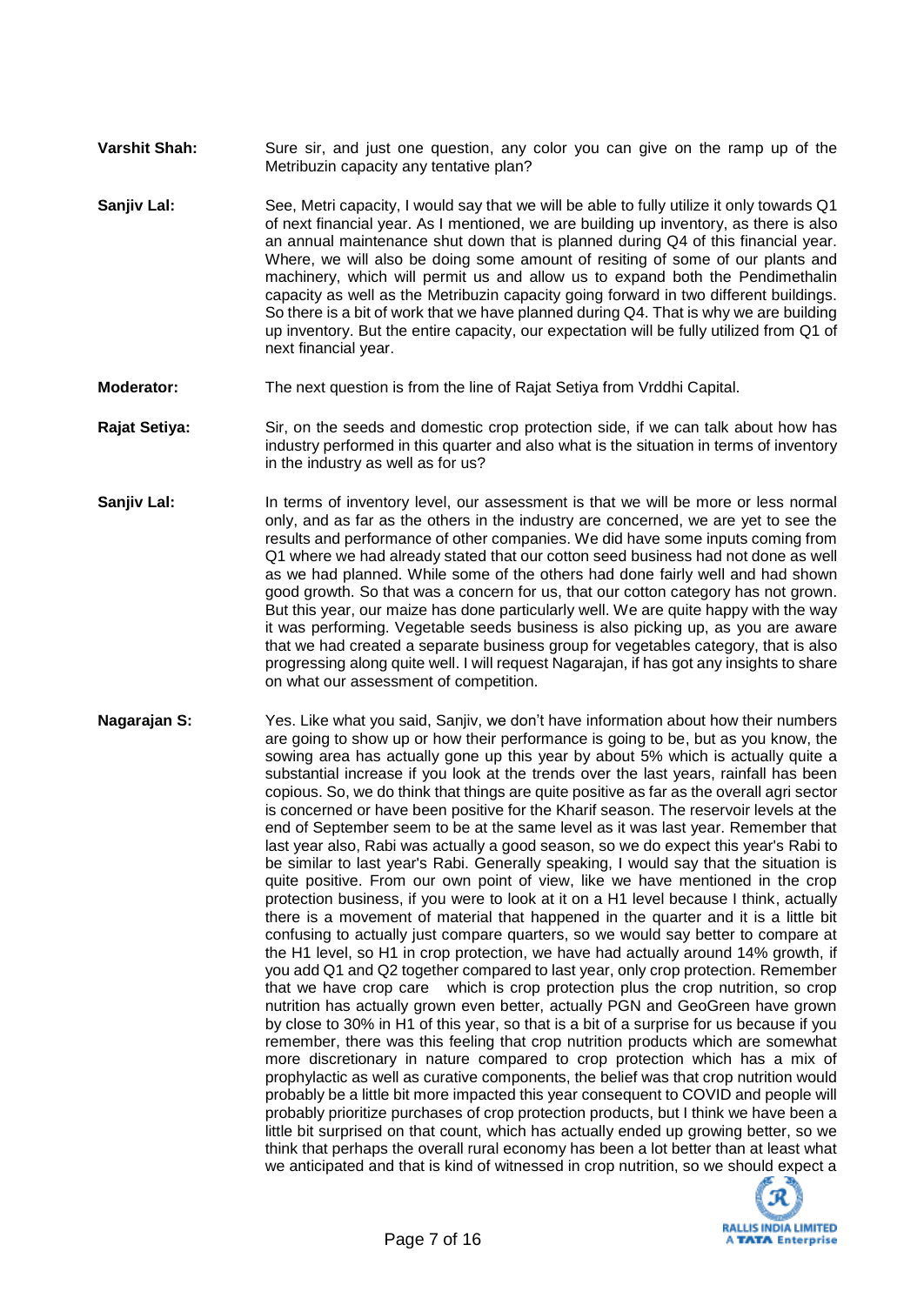similar kind of a trend for many of the players. This is from a demand side I would say.

From a supply side, there have been as you know tremendous challenges in terms of making material available in the different retail outlet. Demand generation has been a bit of a challenge, we have already mentioned it that our ability to scale up our new products which we had launched last year has been quite severely hampered because of the absence of physical movement. So a large portion of our growth in crop protection has actually come from what you can call as old products, so this I think is perhaps likely to be our industry front because the new products that were launched last year or even this year would have probably got hampered in terms of demand generation.

On the seeds side, if you again look at it on a H1 basis, we have had a growth of about 7%, we had already mentioned that in the end of Q1 that we were not very satisfied, let us say, with the kind of outcomes that we were projecting at that point in time for our cotton portfolio that has played out as we had expected, so unfortunately cotton has been a bit of a challenge for us. In the industry, we would expect that cotton may have been similar to last year in terms of overall packets sold, but I think what may have happened is that some of the larger players may have increased their market share, so we would say at an industry level, in the case of cotton, there could perhaps have been a little bit more consolidation in terms of the larger players becoming bigger.

On the maize front, I think like what Sanjiv already mentioned, we have crossed Rs.100 crore mark in H1. Maize is our second crop to do so. You are aware that in paddy, we do more than Rs.100 crore. We had hoped that cotton would be actually the second crop to cross Rs.100 crore, but that it has not to be, but I think from the maize front, the understanding we carry is that contrary to again classical expectations because if you remember, commodity prices on maize were ruling poorly, oil prices has gone down, thereby having collateral impact on corn prices globally. All of those have actually been proven wrong, we have ended up actually having almost 25% growth in H1 on maize, but we would attribute this to our product performance. Already, I think it was mentioned that the maize growth has come on the back of our performance in Tamil Nadu where our product mix seems to be quite good. So we would say that as learning from the industry point of view, well differentiated strong performing products may have continued to do well. We don't see that down trading which is kind of the view that was expressed for FMCG, for example, has actually played out in the case of agriculture, so we think that maybe it is a more classical customer response that we have seen, so I hope that gives you a little bit of the thinking that we are having on the industry side for crop care and seeds.

- **Sanjiv Lal:** Just to add one more dimension, while our field teams have been engaging with the trade as well as with the farmers, we have prioritized the safety of our teams over the business and as has been mentioned that the kind of support that was needed for some of the product launches of last year, we could not do that because of the inability of our teams who engage directly with the farmers on the field, but we understand that some of the other industries, there the field teams have been more active in the field, but I think as an organization we have prioritized the safety of our people over the business.
- **Rajat Setiya:** Sir, on the CAPEX side, we have spent significant CAPEX I think for the International business over the last two years, however now compared to our own expectation, demand for the key large molecules have moderated even during this quarter, so is there a rethink of the planned CAPEX for the International business and related to this is, all the heavy lifting in the International portfolio has been done by three-four

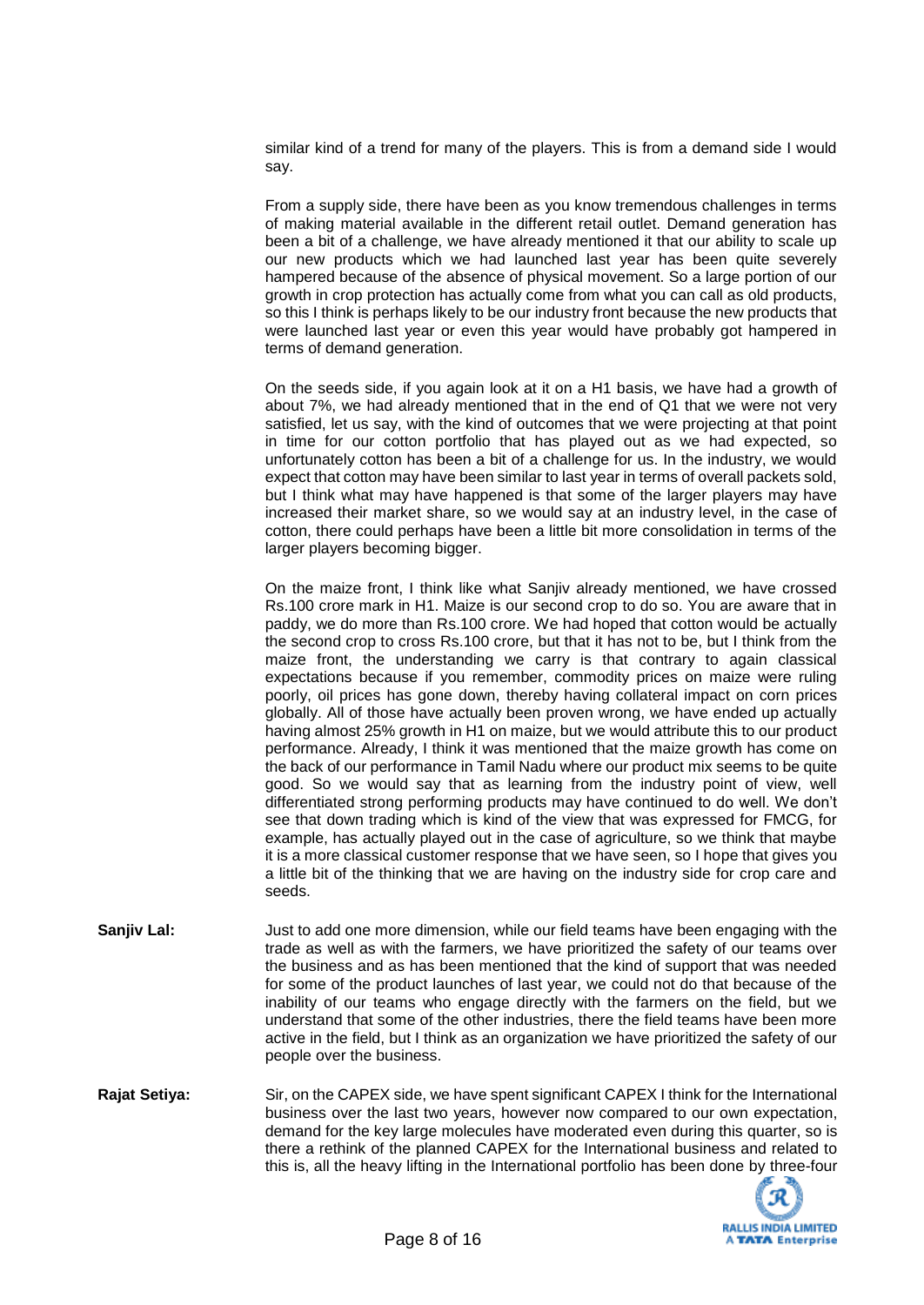molecules and in the past, we have talked about having pipeline of new molecules. So, if you can talk a little bit about those pipeline of new molecules for the international business and where are we in terms of the commercialization and how big those molecules could be, just to help us in the stand the portfolio construct going forward in this business see over the next 3-4 years?

- **Sanjiv Lal:** In terms of our new products for the International business, I did mention that our new multiproduct plant will be coming up for commissioning only during Q3 of next financial year and because our existing capacities, whether it is for Pendimethalin or Metribuzin, these are all fully booked in the sense that these plants will be running to capacity, so our new commercializations will happen only towards Q3 of next financial year. I may also add that we will go through a process of product registration which have their own cycle time. There are certain markets like Vietnam and Turkey which are easier to access because of a more liberal registration regime which is there in those countries, so the volumes during the initial years will be small which will ramp up over a period of time. I would also like to add that our R&D pipeline for AIs is very healthy and we will start commercializing at least two products during Q3- Q4 of next financial year, so we would be adding into our portfolio of products and as far as the existing product portfolio is concerned, the two key products that we are exporting, this is Pendi and Metri, both of them are herbicides and of course Acephate is an insecticides. Unlike some of the other herbicides which are facing some pressure from the environment largely Glyphosate and Dicamba, there is nothing negative about both these herbicides, Pendimethalin and Metribuzin in the International market, so we see a good growth trajectory for both these actives for herbicides for the International market. Pendimethalin capacity also, we are in the process of expanding, Metri capacity, we have already expanded and once the situation normalizes in terms of our exports, we will take a decision on further expansion of Metri capacity as well. So as an organization we are positive on both these herbicides for the International business.
- **Nagarajan S:** We have also added capacity on Hexaconazole as well.
- **Sanjiv Lal:** Yes, I did mention that Hexa was also the highest ever export that we did during H1 and that capacity has already come on stream.
- **Moderator:** The next question is from the line of Rohan Gupta from Edelweiss.
- **Rohan Gupta:** Sir, couple of questions, first is on this CAPEX front so we have guided for about Rs..800 crore CAPEX, out of that you had mentioned roughly, so for now, Rs. 525 crore has been tabulated that way it has to go, I believe that large chunk of that is going to the Dahej Phase II plant which you are going to commission next year, just wanted to understand a little bit more on that balance Rs. 300 crore because you initially planned that over next 3 years to 4 years, all the money like to be consumed in terms of CAPEX, so do we have some clarity that where we are going to invest the Rs. 300 crore and in terms of products, any developments have happened?
- **Sanjiv Lal:** So broadly if you look at our CAPEX, as you have pointed out that the chemicals Zone the formulation plant will be taking a large chunk of it and other large chunk of it is going into the SEZ where we are building the multiproduct plants. Another large chunk of it is going into the new R&D center, so these are three large tranches of investments that are happening. Apart from that there is a fairly large tranche which has gone in for revamping our existing AIs at the Ankleshwar facility. Additionally, there are a whole lot of investments which we are doing around automation of all our plant and machinery. We are also investing in mechanization of some of the material handling which we are doing, The other investments are for the future which is really the R&D and also for our existing product portfolio to further strengthen that and we

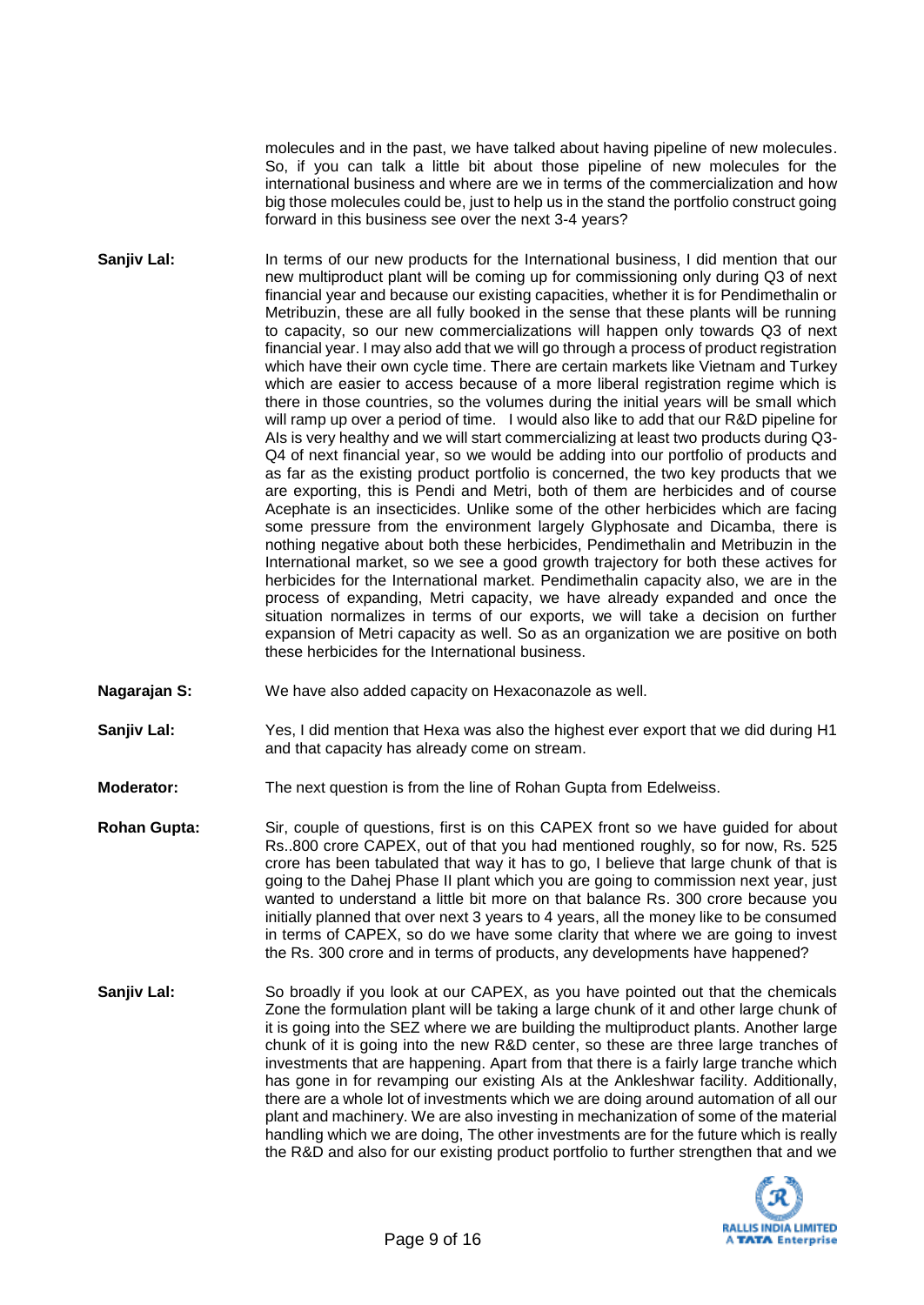have also indicated that we will be acquiring land for expanding our seed production facilities to facilitate and enable us to grow that category more rapidly in the coming years as well. Naga, would you like to add something more.

- **Nagarajan S:** Yes, I just want to add one comment Sanjiv for the benefit of Rohan since you asked that question, yes, the amount of CAPEX is between Rs.525 and Rs.550 crore that is our cumulative, you can say the portion for which we have clarity in terms of the Rs.800 crore investment plant that we had and Sanjiv has already articulated it, but one development which I want to also share with you is that there has been a churn in that Rs.525 to Rs.550, meaning we had when we had shared with you in the previous meeting had a certain set of projects which was accounting for the total, we have had a chance to relook at that and modify it a little bit and therefore after modification, it still continues to be at Rs.525 to Rs.550 crore. The figure remains the same, but there has been a change in the constitution of the different projects. Yes, for the balance Rs.250 crore, we will certainly be developing the plans as we go along. Like I mentioned, we have had opportunity to churn the constitution of this Rs.525 crore, we constantly keep doing it and it will happen over a period of time because it is a 5-year plan for that Rs.800 crore CAPEX, Rohan.
- **Rohan Gupta:** Sir, second, once again related to CAPEX only. So sir, in last 6 months, at the country level, we have seen various challenges and even globally also that China, the threat and the dependency on China that the global companies are trying to reduce that and we are also facing some border tension, so that is where we want to reduce our dependency as a country as far as the chemical is concerned, so do you see that in last 6 months, there has been any change in plan or the thought process in your company in terms of investing further in the business and over next 2 years, do you see that there are increased opportunities in terms of investment or any new molecules or the new intermediates which you have identified, in that you plan to go ahead in terms of making further investment in the business in the next couple of years, so especially last 6 months, because lot of things have changed globally as well as in India?
- **Sanjiv Lal:** So you have made a very good observation that lot of things have changed. The Government is also looking at how to strengthen manufacturing within the country, so this whole approach towards Atmanirbhar, Make in India and also they have already announced some PLI schemes for the APIs and for the electronic industry, I understand that the Government is also considering a PLI scheme for the agrochemical industry, so we have also been engaging with the Government on that. So as an outcome of the derisking of portfolios as a country, I think there will be movement and Rallis is very much looking at opportunities for expanding capacity into intermediates as well, whether it is for our own requirement or whether it is to be a merchant supplier of those active ingredients, but those things are still work in progress, we have nothing substantial or material to report at this stage, but I would just like to say that we are looking at intermediates as well, as part of our overall portfolio.
- **Moderator:** The next question is from the line of Madhav Marda from Fidelity.
- **Madhav Marda:** My question basically was, given this China plus one strategy that is playing out globally, are we seeing increase in enquiries for any more molecules that we can potentially do contract manufacturing for ahead of the existing molecules that we have, is there like any increase in the levels of enquiry for us?
- **Sanjiv Lal:** Yes, there is considerable discussion that is currently ongoing. Nothing has yet been firmed up or chosen, but this is something very much on the discussion table.

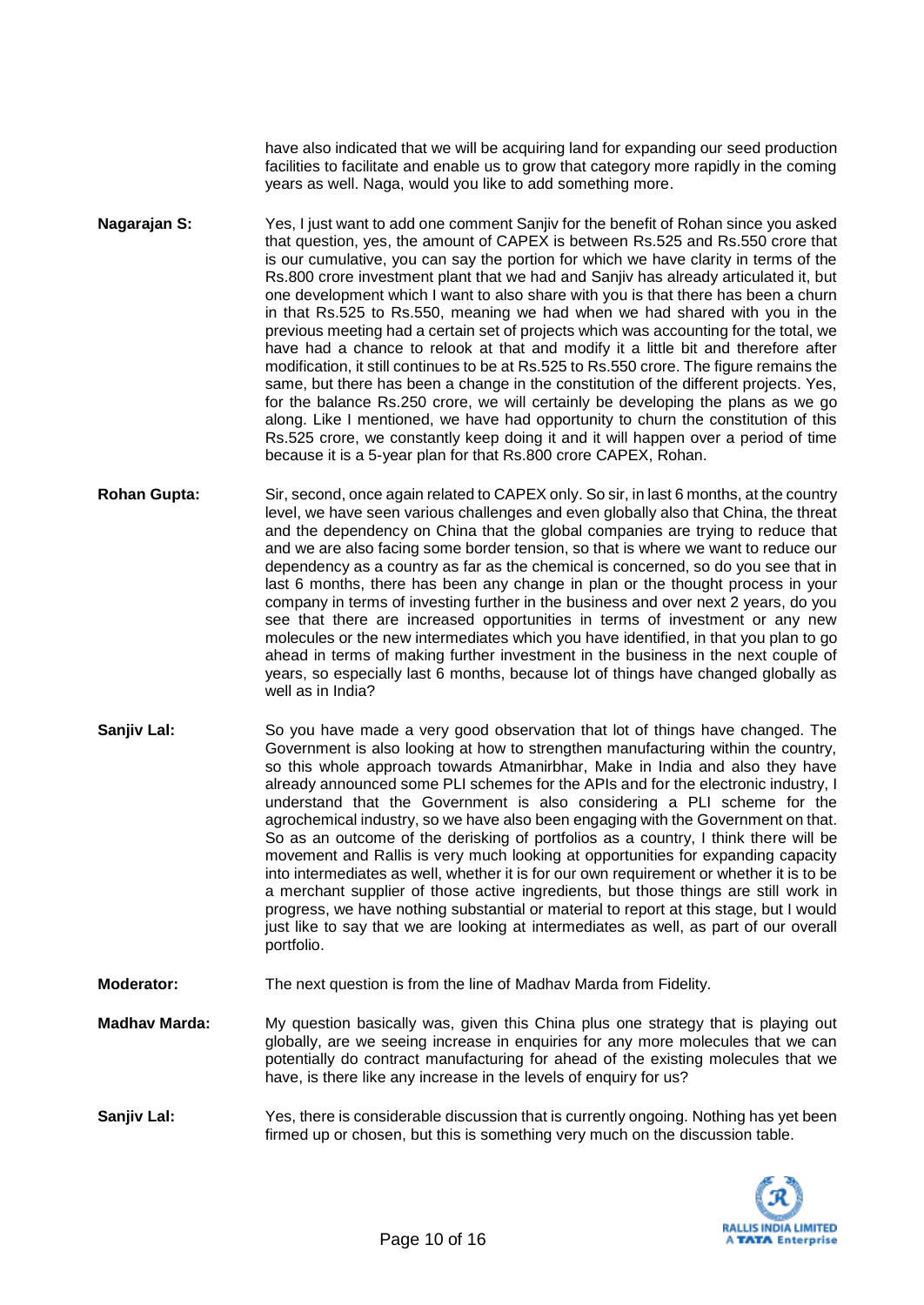- **Madhav Marda:** And the kind of molecules that we will take up would be more on the generic side or we might do more process synthesis kind of work as well, what would be the thought process in terms of what kind of orders we would like to take?
- **Sanjiv Lal:** No, we are very flexible, we are quite happy to do only off-patented AIs. We are quite happy to support any of the global majors even with their intermediates. We have our strength in manufacturing, we have our strength in R&D and we are quite capable of handling the entire manufacturing gamut whether it is for intermediates, whether it is off patent or whether it is for even new innovative molecules, but this really depends on the partner as to what is if that they would like Rallis to support them on, but we are extremely flexible.
- **Moderator:** The next question is from the line of Abhijit Akella from IIFL.
- **Abhijit Akella:** I just wanted to check sir, there has been some news flow regarding the Chinese, may be cutting generics prices in a very aggressive way to either protect their market share in the generic AIs or may be gain market share, so are we seeing any signs of that and is that one of the factors impacting our realizations on our International portfolio?
- **Nagarajan S:** Yes, I think realizations have been generally under pressure, I wouldn't attribute it to specific reason what you are talking about, like what was already mentioned in the case of Metribuzin realizations have actually come down Y-o-Y by almost 40%, but I think they have also been accompanied by a concomitant reduction in the raw material prices as well, so I think it is on both sides, both on the AI pricing as well as the raw material pricing. We have had similar experience with regard to Pendimethalin as well, so I don't think we could attribute it specifically to the reason that you mentioned, but generally speaking, there has been a reduction compared to last year. That is one of the reasons why our export revenues are tending to be lower despite the volumetric growth in terms of the constituent AIs.
- **Moderator:** The next question is from the line of Nirbhay Mahawar from N Square Capital.
- **Nirbhay Mahawar:** Sir, one question on domestic business front, we have seen dramatic reduction in the working capital, I think down to 65 days, just wanted to understand what is going right, is it our company specific development or is it because the terms of credit for the industry was much better?
- **Sanjiv Lal:** So couple of things, one of course is that we did introduce trade terms last year which worked very well for us. We did some further tweaking of the same trade terms which made it even more interesting, but fundamentally I think liquidity in the system in the rural economy seems to be good, perhaps may be the trade is investing more in the business considering the kind of emphasis that the Government has given on agriculture, they are also investing little more seriously in the business, so overall the liquidity in the system in the rural economy is very good. Maybe, I would like Naga to add so that he can give some more ideas as to what is happening.
- **Nagarajan S:** Yes, I think you have said it correctly Sanjiv, I think there is one definitely an external factor, we think that the avenues available for investment of money has actually certainly come down for the general body of trade if you have to call it like that because many other industries are not really providing that opportunity, so that is certainly a factor. What we have done, we have certainly like we have been sharing over the last couple of calls, refreshed our channel policies, we have made it attractive to collect money and even more so we have focused on it in the first half, because if you remember one of the things that I think came up earlier was about our outlook towards CAPEX, we are still fully resolved to drive the CAPEX for the

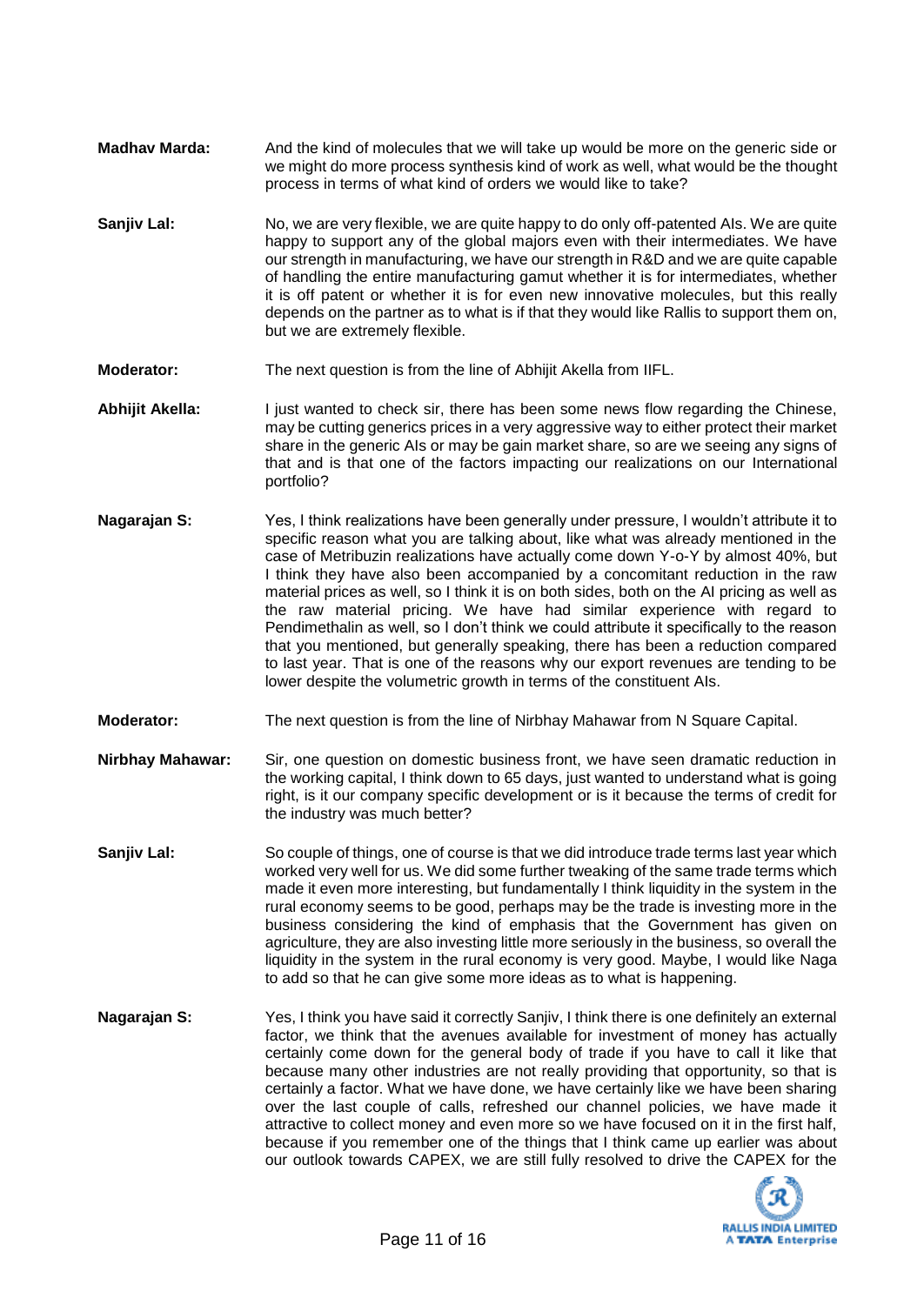growth and we are feeling that it would be a good opportunity to use the money released from the working capital to fund our CAPEX program, so we are actually focused on collections and collections have significantly improved. That is one factor. Secondly, we have also stocked up on inventory, I think we mentioned it in the investor presentation also, we have actually increased our inventory, raw material inventory I am talking about, to cope with the COVID related challenges and the other kinds of disruptions that we were talking about, so the net effect of all that is that the working capital has gone down to about 65 days from about 104 days I think it was last year. So that is the overall picture.

- **Nirbhay Mahawar:** Sir, one more follow-up on the International business, we have in our earlier communication, we have guided that international business is going to be 40% of our overall revenue mix and last 9 months we have seen decline in that part of the business, so as far as longer term guidance is concerned, do you maintain that International will be 40 and domestic will be 60? The CAPEX seems to be guided for that?
- **Sanjiv Lal:** Yes, I think in the immediate term, the issues we have already articulated, but I think in the medium to long term, 60-40 between domestic and International seems to be a good place for us to have a portfolio of businesses, which can withstand cyclic nature of some of the issues that we may be facing, whether it is a monsoon in India or whether it is floods in some other parts of the world. So, we feel that 60-40 would be a good place for us to be. Yes, over the last 2 quarters, the situation has been adverse really because of the price of some of these International products that we are selling as well as Metri prices which we already articulated. So we had been at around 35% during the last financial year which has got eroded during the last two quarters.
- **Moderator:** The next question is from the line of Amar Mourya from AlfAccurate Advisors.
- **Amar Mourya:** Sir, in terms of this CAPEX which you had guided of around Rs.525 crore, can you give us the breakup for that, how much you are going to spend in formulation, how much in the multipurpose, how much you had utilized for the revamping of Ankleshwar plant?
- **Sanjiv Lal:** So, I did mention some broad areas that our key investments are going into, perhaps if we could just leave it there rather than getting into specifics in terms of rupees, crore per project, so we may not be in a position to share that kind of granular detail.

**Amar Mourya:** Okay and one more thing, if I tweak the impact of PEKK and Metribuzin in the current quarter revenue, on a like-to-like basis, would we have seen growth in the International business?

- **Ashish Mehta:** Yes, the growth in the main molecules of Acephate has gone up by 17%, Pendi tech has gone by 46%, so while Metri tech volume did come down, but these two products has really taken care of the drop in the volume, so that is. Overall if you remove the impact of drop in Contract Manufacturing and Metri, there is definitely a very handsome volume growth.
- **Moderator:** The next question is from the line of Nitin Agarwal from DAM Capital.
- **Nitin Agarwal:** Sir, on the domestic business, this was a fairly good season from a monsoon perspective, from a Kharif season perspective, our growth for the year has been about 10% to 12% some of it you mentioned has been impacted by COVID led

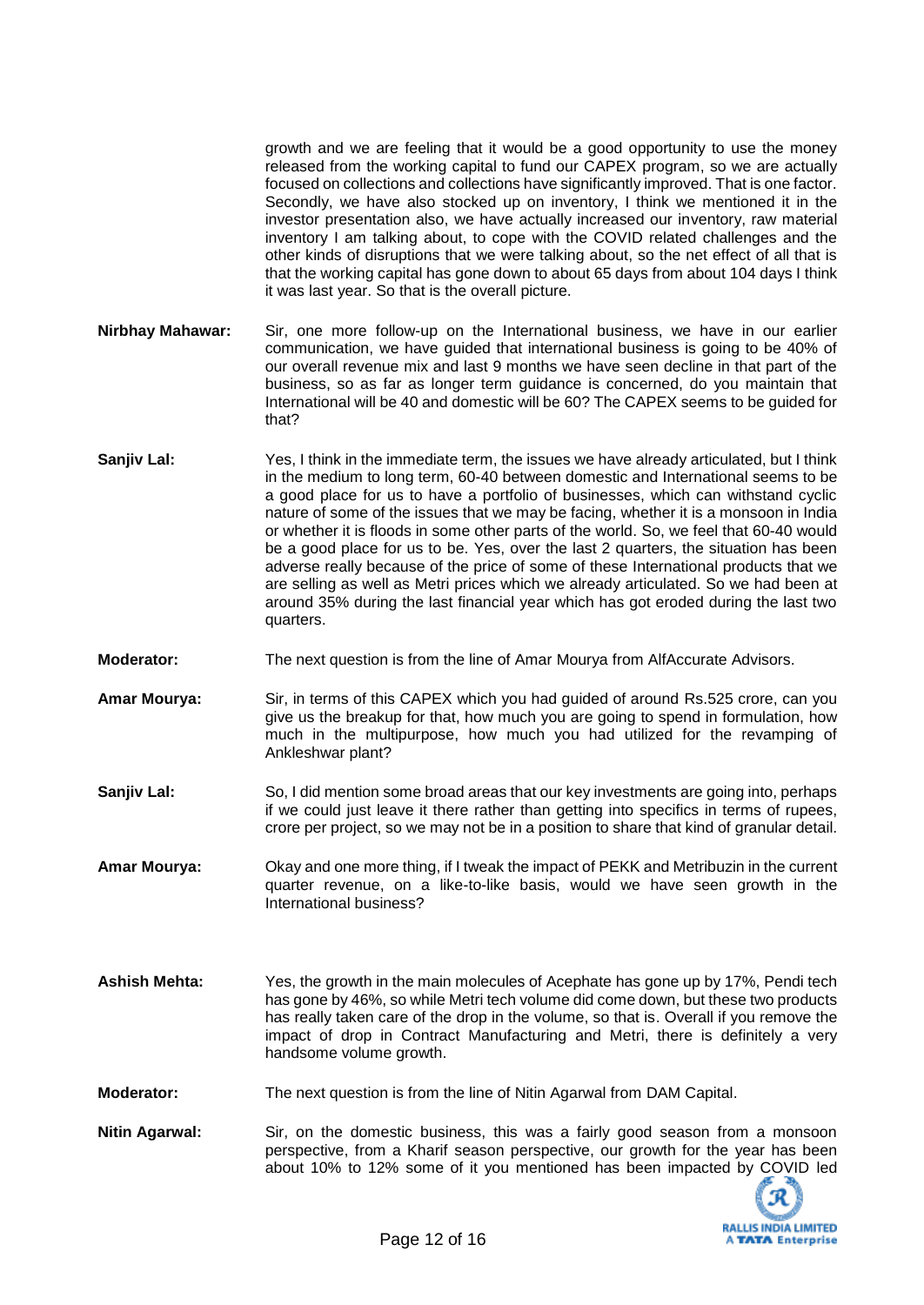disruption, my question is two-fold, in a good year like this what should have been an ideal growth for us if this restrictions were not been there and in terms of what pace do you see your domestic business growing for you over a long-term sir?

- **Sanjiv Lal:** If you look at the crop protection industry over the last couple of years, broadly it has been growing at around 8% to 10% and this has been a good year, so one can expect that may be the 8% to 10% will start moving like 10 to 12% growth in this particular sector because there is going to be some amount of time which will be required for the agricultural practices in India to really come at par with global practices and here I am talking about specific consumption of agrochemicals per hectares of land. India tends to be on the lower side, 0.6 kilograms per hectare compared to some benchmark which may be 5, 6, 7 kilograms per hectare, so we are very far away from those kind of international benchmarks of application of agrochemicals per hectare of land, but overall growth, because this is a good year, my assessment and our view is that it can grow between 10 to 12% during this particular crop season of Kharif and Rabi.
- **Nitin Agarwal:** And sir, going forward, do you see any material lift up in this number or this is where one should modeling thinking about domestic growth at 10 to 12% sales growth for us also should be like a ballpark number to run with?
- **Sanjiv Lal:** I think as I mentioned that in the immediate term, it may be 10% to 12%, but in the longer term, it is expected to accelerate even better as the kind of focus that the Government is bringing on doubling farmer income, the kind of support that is coming through the various reform schemes and all, so there is going to be more money in the hands of the farmer to be able to invest better in his crops, to invest both for productivity as well as quality because we certainly feel that the kind of wastage which happens today due to crop loss can be significantly reduced by better agricultural practices. So as the money with the farmer keeps improving overtime, his ability to invest in his crops will keep improving, so this 10%-12% growth will in the medium term go up, of course, over a period of time, it will normalize, but we certainly see the trajectory in terms of growth of the sector, both for crop protection as well as crop nutrition as well as use of better quality seeds these are all the focus areas that the government is also trying to bring about apart from the whole conversation about organic farming, which is there, but certainly organic farming and use of chemical fertilizers will need to move hand in hand, it is not that organic farming will replace use of chemical even in the medium to long term.
- **Moderator:** The next question is from the line of Ranjit Cirumalla from B&K Securities.

**Ranjit Cirumalla:** Just one quick question, the other expenditures were on the higher side during the quarter so just wanted to get some sense is there any FOREX angle to it or it is just a normal thing because during this COVID times, we were expecting a bit kind of a flattish other expenditures, so some bit of clarity on that?

- **Ashish Mehta:** Other expenditure, you see while there would be some savings on travel cost because travel has not happened over the last 4 to 5 months but then again a lot of amount has been spent on reaching out to the trade, the farmers, customers, on eplatform, so while money would have been saved because of no travel or no overseas travel, lot of amount has been spent on this and compared to previous years, I think there is hardly any increase that way in an overall basis.
- **Moderator:** The next question is from the line of Archit Joshi from Dolat Capital.
- **Archit Joshi:** Sir, in the earlier comment you had mentioned that from the other herbicides like Glyphosate or Dicamba are facing certain problems in the overseas market, sir

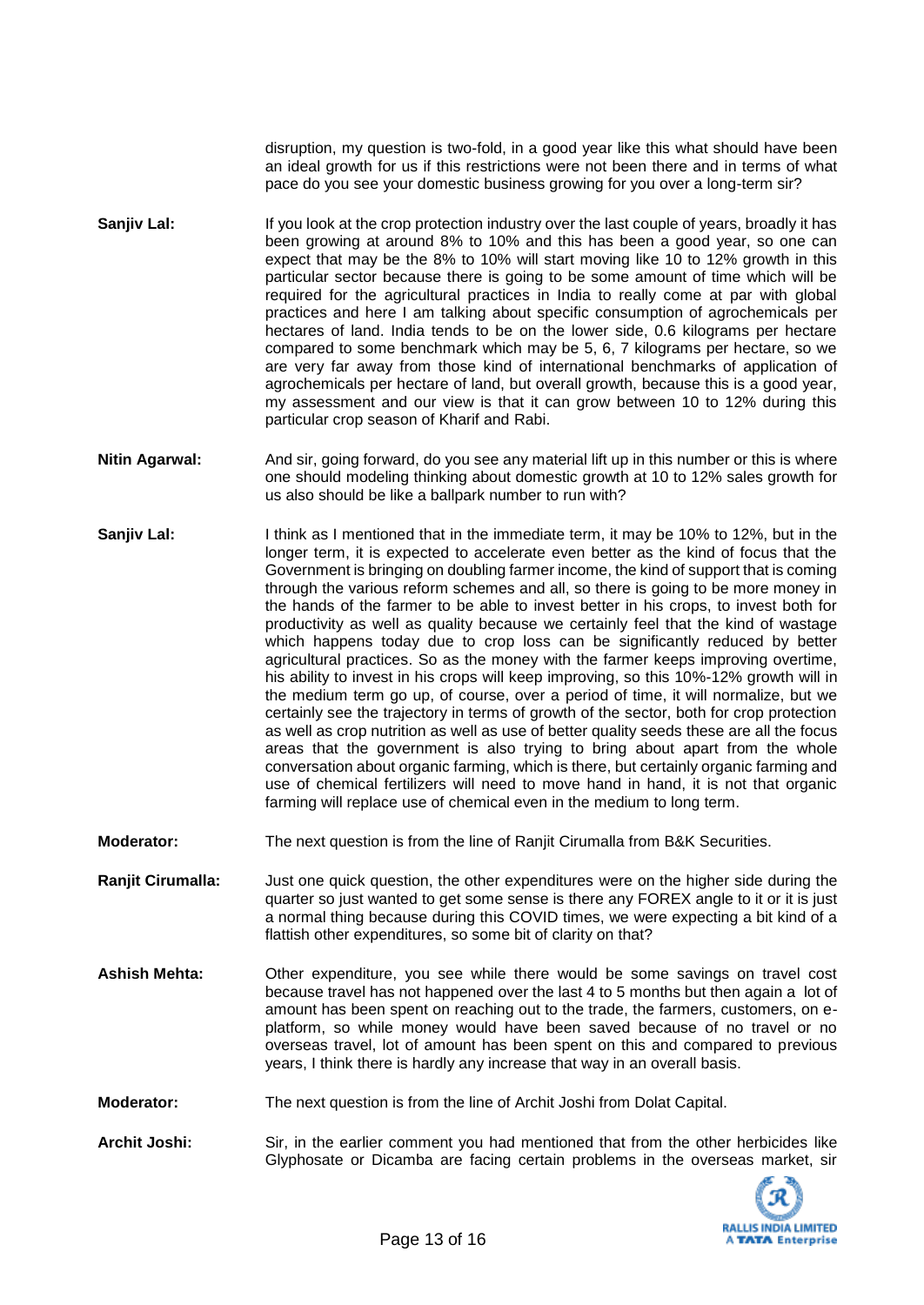considering that wouldn't our products like Metribuzin or Pendi should be growing, taking advantage of this situation and also if you can share few sense of yours on how the global landscape is looking for this entire pack of herbicides considering that some of the other herbicides also have seen pricing pressure, so if you would like to share any thoughts on that?

- **Sanjiv Lal:** Yes, I think on the herbicides front, there are different products as you know which are having different kinds of challenges, Glyphosate and the Dicamba have very different challenges. From our point of view, we do believe that Metribuzin has a good positive future and that is why we have invested in the capacity expansion; however, at this point in time, there is certainly lull in the demand and we are expecting it to catch up and over a period of time, we feel confident that our capacity utilization like what we can produce will certainly be absorbed by the market. Whether it will substitute Dicamba or Glyphosate, well, that is a very different question, it may not because I think the requirements of different farmers for different particular requirements are totally different, so it won't be an alternative in that way, but it will certainly be having its own market. So that is on the Metribuzin front. Otherwise on the global level I think agriculture in many parts of the world has been somewhat less affected compared to the other businesses. We think that that is showing up in terms of the volume growth that we are getting in many of our products and again remember that the volume challenges we are facing in Metribuzin is not COVID related, it is more related to the weather conditions of last year, so that is not really a result of COVID, so I think at an overall level, the export business looks as it looked 6 months back, whereas I don't think any impact of COVID per say at a macro level. Yes, we would have specific pockets that there will be challenges and there would certainly be supply challenges. We have faced supply challenges as well, but from a demand point of view, I think we feel that it is as it was before COVID.
- **Archit Joshi:** Sir, just an addendum to the previous question, sir, there has been a news flow regarding the 27 products that were banned by the central Government and only the export licenses were doled out in favor of the industry. Sir, in a case wherein the registrations of the product that we manufacture, for example, Pendimethalin, if those are suspended or cancelled by any chance, would that impact our exports with the other clients that we are catering through in the foreign markets, would you have a push back in terms of procuring the material from an Indian manufacturer whose license or registration has been cancelled for a particular product?
- **Sanjiv Lal:** The question of cancelling license for export doesn't arise at all because subsequent to the draft ban order on these 27 molecules, there was a notification which had come that this particular draft ban does not impact any exports, so that issue was not there at all. Apart from that, the Government has still not taken a decision on these 27 molecules and all industry players have resubmitted the required data that had already been made available to the regulator related to the information that they had sought over the last couple of years. Almost 80-85% of the data had already been collected on an overall basis and there is still some data collection which was happening because it takes number of seasons before all the data becomes available, so this 27 molecules ban for domestic is still work in progress. There is no final decision on it and as far as the export of any of these 27 is concerned, there is no issue, whatsoever.

**Moderator:** The next question is from the line of Rohit Nagraj from Sunidhi Securities.

**Rohit Nagraj:** Sir, just follow-up of the earlier question in terms of any permanent reduction in operating expenses so have we seen any permanent reduction happening and you have mentioned about the transport cost which has reduced, but any permanent in nature and an addendum to it is again in terms of the expenditure on our HHE initiative and ZLD plants from the CAPEX plan?

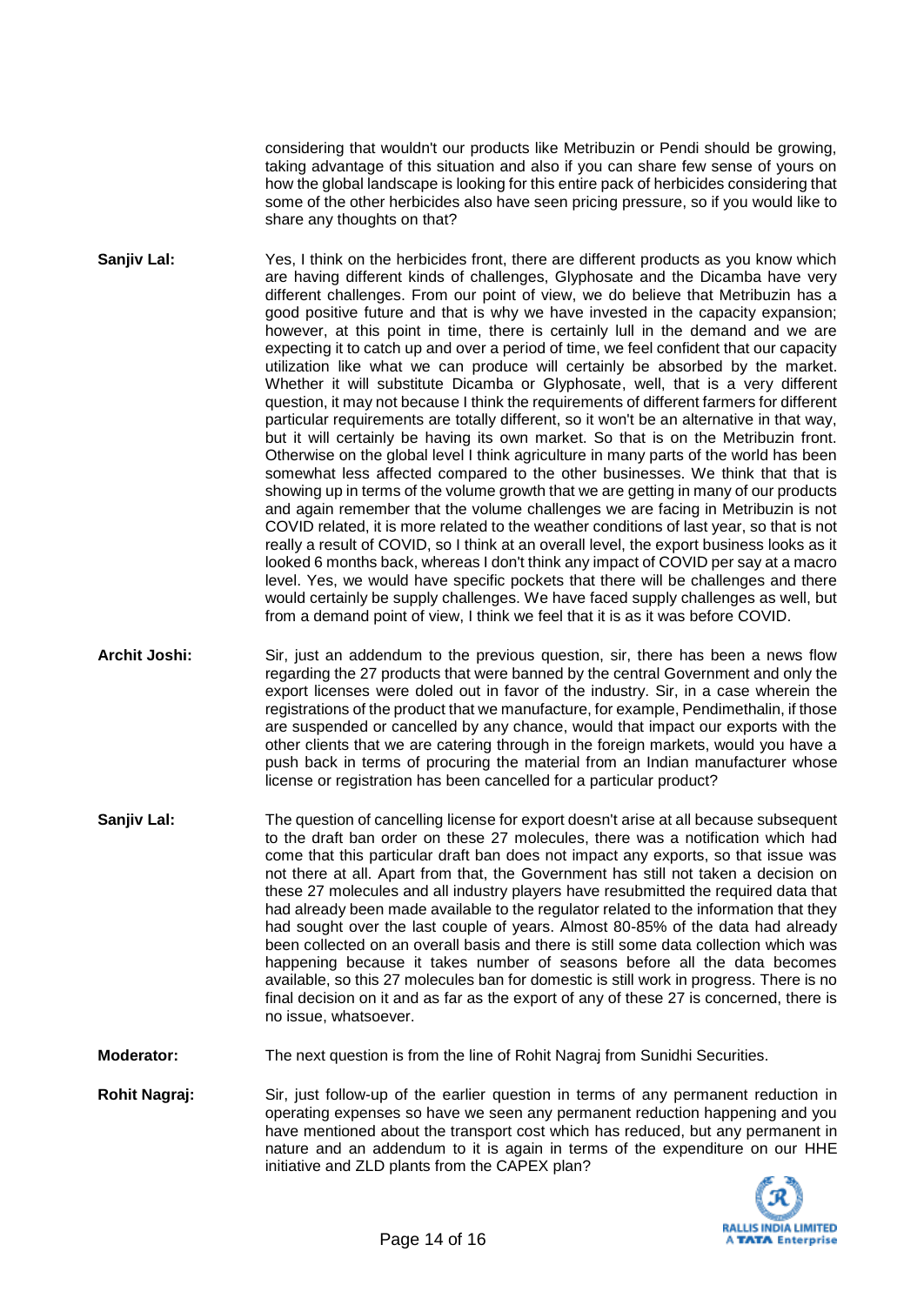- **Nagarajan S:** On the permanent reduction on OPEX, no, I don't think we see any permanent reduction because what has actually largely reduced is the kind of money that is involved in travel. Certainly, there has been some reduction in on ground promotional spend which all got hampered, however, we had to like what Ashish already mentioned depend on televisions for example, television commercials or mass media you can say in order to cope with the challenges, so it doesn't necessarily show up as a saving in an effective way on an overall basis, but we do expect travel to revert to the normal levels post settling down of the pandemic. There will certainly be some changes consequent to things like work from home and being able to do certain meetings and calls through the AV medium and so on and so forth, conferencing and so on, but we think that it will probably be an improvement in terms of or an add on to the way we have traditionally done things rather than really resulting in dramatic reduction because certain activities like field promotion or even B2B engagements with customers for instance require us to physically be present, the online engagements comes up short in regard to the requirements. So on a permanent basis, I don't think there will be any substantial reduction. What was your second question?
- **Rohit Nagraj:** Sir, in terms of SHE and ZLD of our facility?
- **Sanjiv Lal:** On the ZLD, we have two of our facilities which are ZLD, the others are yet to be completely made ZLD, but they are all in compliance with the discharge norms and I had also mentioned that we are doing substantial investment in automation which also helps to improve the safety of the plant and machinery and these are also investments that we are doing. As part of our overall capacity expansion of our manufacturing facilities, we had also included expanding the effluent management facilities as well. So when we talk about CAPEX for growth, it also includes all the CAPEX required for environment and safety management.
- **Rohit Nagaraj:** Last concall, you had mentioned that Metribuzin inventories were high in North America, so what is the current status on that and based on that what confidence does it give to us in terms of utilizing our Metribuzin facility at optimal level by Q1 FY22 as we mentioned in earlier remark?
- **Nagarajan S:** That is true. I think we did witness large inventory levels and how confident are we feeling, I guess the confidence is I would say more than 50% and why is that because as we have mentioned to you received our own registration for Metribuzin in the US market that allows us a larger market aperture, so that is one and secondly, in Q2 while the volumes have been lower than Q2 of last year, the volumes were at the level of about two thirds of last year, so we think that there will certainly be a revival over a period of time and we should be able to utilize our Metribuzin AI capacity to the fullest extent. In addition, I think we have also received our registration for our formulated product in Brazil market, Metribuzin based formulation, solo formulation that will also absorb, though it is a small amount it will absorb in the initial days that will also absorb a certain amount of the Metribuzin AI for that purposes. So I think we are confident.
- **Moderator:** The next question is from the line of Dhavan Shah from ICICI Securities.
- **Dhavan Shah:** I have a question on Metribuzin only, so would it be possible to share the inventory of Metribuzin in terms of the tonnage and the overall demand of the Metribuzin for the entire market and how long will it take to observe the entire inventory over the period of time and the overall realization?